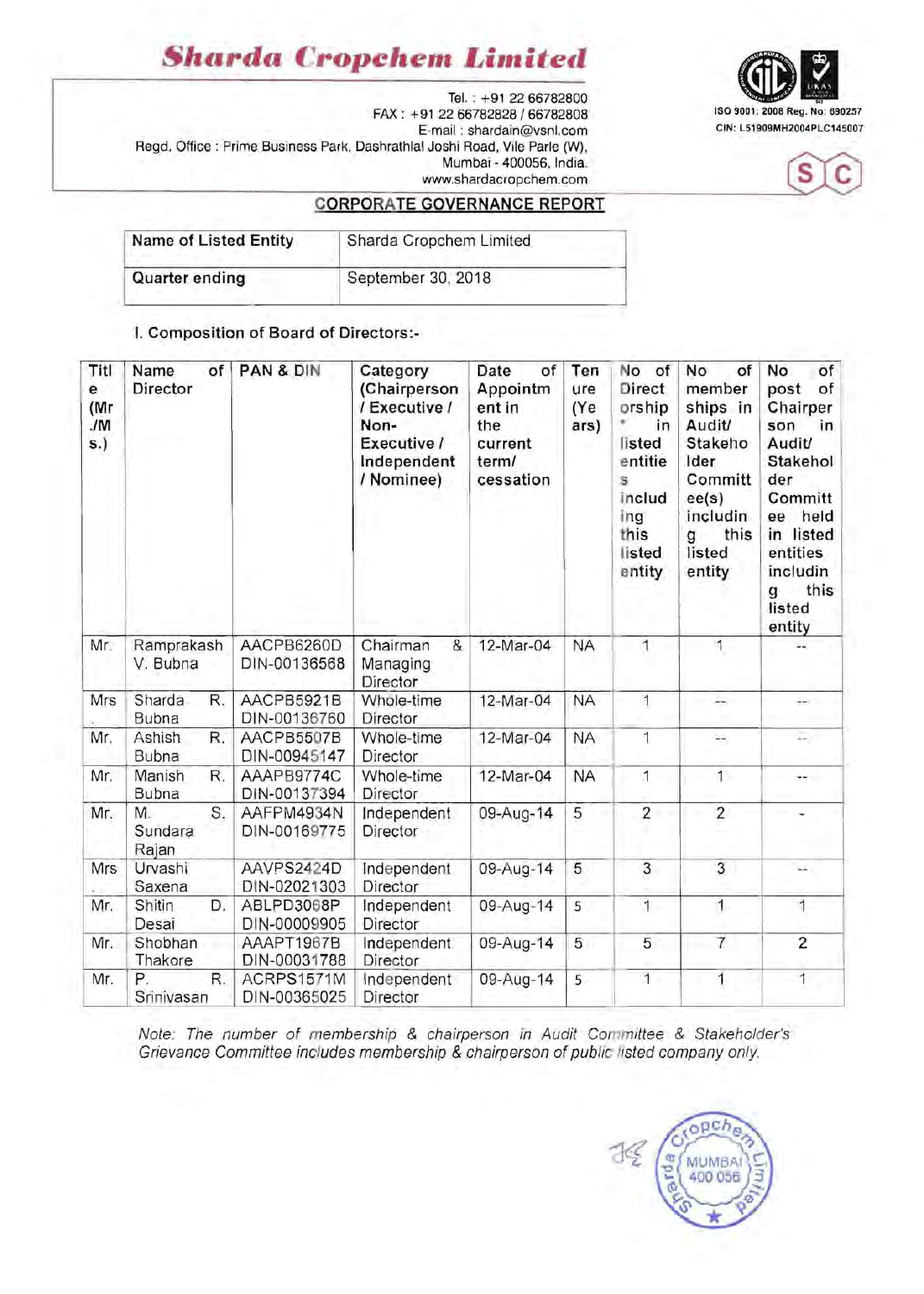# **Sharda Cropchem Limited**

Tel. : +91 2266782800 ISO 9001: 2008 Reg. No: 690257 FAX: +91 2266782828/66782808 E-mail: shardain@vsnl.com cln: L51909MH2004PLC145007 Regd. Office: Prime Business Park, Dashrathlal Joshi Road, Vile Parle (W), Mumbai - 400056, India. www.shardacropchem.com





### II. Composition of Committees:-

| Sr.<br>No.     | Name<br>of<br>Committee             | Committee<br>of<br>Name<br>members | Category<br>(Chairperson/Executive/Non-<br>Executive/Independent/Nominee) |
|----------------|-------------------------------------|------------------------------------|---------------------------------------------------------------------------|
|                |                                     | Mr. Shitin Desai                   | Chairman, Independent Director                                            |
|                |                                     | Mr. M. S. Sundara Rajan            | Member, Independent Director                                              |
| 1              | <b>Audit Committee</b>              | Mrs. Urvashi Saxena                | Member, Independent Director                                              |
|                |                                     | Mr. Ramprakash V. Bubna            | Member, Managing Director                                                 |
|                |                                     | Mr. M. S. Sundara Rajan            | Chairman, Independent Director                                            |
|                | Nomination &                        | Mrs. Urvashi Saxena                | Member, Independent Director                                              |
| $\overline{c}$ | Remuneration<br>Committee           | Mr. Shitin D. Desai                | Member, Independent Director                                              |
|                |                                     | Mr. Ramprakash V. Bubna            | Member, Managing Director                                                 |
|                |                                     | Mr. P. R. Srinivasan               | Chairman, Independent Director                                            |
| 3              | <b>Stakeholders</b><br>Relationship | Mr. Shobhan Thakore                | Member, Independent Director                                              |
|                | Committee                           | Mr. Manish Bubna                   | Member, Executive Director                                                |
|                |                                     |                                    |                                                                           |

### III. Meeting of Board of Directors:-

| Date(s) of Meeting (if any)<br>in the previous quarter | quarter    | Date(s) of Meeting (if Maximum gap between any two<br>any) in the relevant consecutive (in number of days) |
|--------------------------------------------------------|------------|------------------------------------------------------------------------------------------------------------|
| 09-May-18                                              |            | 46 Days                                                                                                    |
| 25-June-18                                             | 30-July-18 | 34 Days                                                                                                    |

#### IV. Meeting of Committees:

| Name<br><b>Committees</b> | of $Date(s)$<br>committee in Quorum met<br>the quarter | of Whether<br>meeting of the requirement of<br>(details) | Date(s)<br>meeting of the between<br>committee in consecutive<br>the previous<br>quarter | of Maximum<br>gap<br>two<br>any<br>meetings in number<br>of days |
|---------------------------|--------------------------------------------------------|----------------------------------------------------------|------------------------------------------------------------------------------------------|------------------------------------------------------------------|
| Audit<br>Committee        | 30-July-18                                             | Yes                                                      | 09-May-18                                                                                | 81 days                                                          |

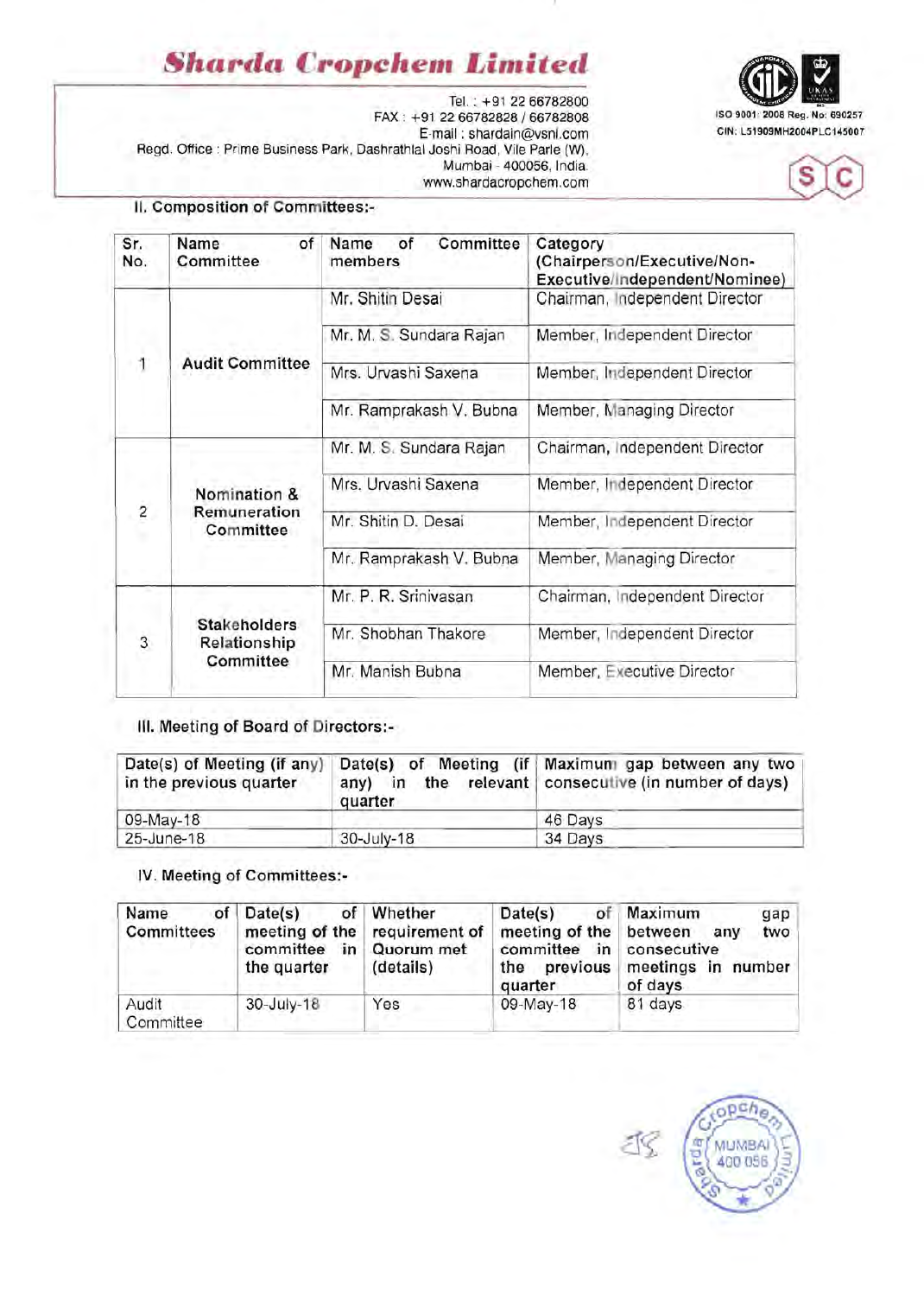# *Sharda* **Cropchem** *Limited*



Tel. • +91 22 66782800 FAX • +91 *2266782828 / 66782808* ISO 9001 : 2008 Reg. No: 690257 E-mail : shardain@vsnl.com Regd. Office : Prime Business Park, Dashrathlal Joshi Road, Vile Parle (W), Mumbai - 400056, India. www.shardacropchem .com



#### V. Related Party Transactions:-

| Sr.<br>No. | Subject                                                                                                   | Compliance status<br>(Yes/No*/NA)refer<br>note below |
|------------|-----------------------------------------------------------------------------------------------------------|------------------------------------------------------|
|            | Whether prior approval of audit committee obtained                                                        | Yes                                                  |
|            | Whether shareholder's approval obtained for material RPT                                                  | Not Applicable                                       |
| 3          | Whether details of RPT entered into pursuant to omnibus<br>approval have been reviewed by Audit Committee | Yes                                                  |

\* if it is "No" detail of non- compliance is required to be provided below:- NA

#### VII. Affirmations:

- 1. The composition of Board of Directors is in terms of SEBI (Listing Obligations and Disclosure Requirements) Regulations, 2015.
- 2. The composition of the following committees is in terms of SEBI (Listing Obligations and Disclosure Requirements) Regulations, 2015
	- a. Audit Committee
	- b. Nomination & remuneration committee
	- c. Stakeholders relationship committee
- 3. The committee members have been made aware of their powers, role and responsibilities as specified in SEBI (Listing Obligations and Disclosure Requirements) Regulations, 2015.
- 4. The meetings of the board of directors and the above committees have been conducted in the manner as specified in SEBI (Listing Obligations and Disclosure Requirements) Regulations, 2015.
- 5. This report and/or the report submitted in the previous quarter has been placed before Board of Directors. Any comments/observations/advice of Board of Directors may be mentioned here:

JETKIN GUDHKA COMPANY SECRETARY & COMPLIANCE OFFICER

October 11, 2018